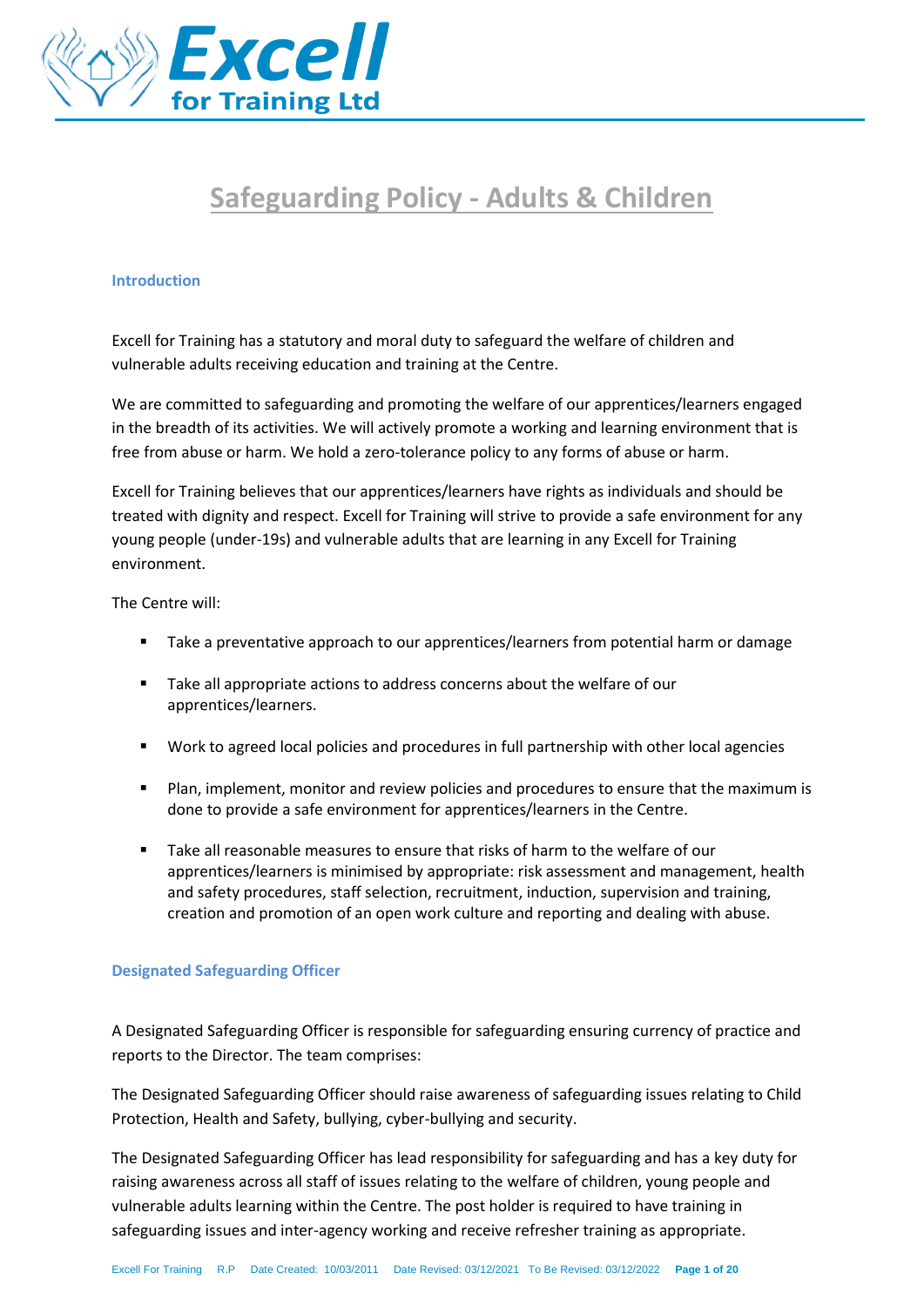

The Designated Safeguarding Officer is responsible for:

- Overseeing the referrals of cases of suspected abuse or allegations to the relevant investigating agencies
- Providing advice and support to other staff on issues relating to safeguarding
- Maintaining a proper record of any child protection referral, complaint or concern (even where that concern does not lead to a referral)
- Ensuring that parents of children, young people and vulnerable adults within the centre are aware of the Centre's safeguarding policy
- Liaising with the Local Authorities and other appropriate agencies
- **EXECT** Liaising with employers, subcontractors and training organisations that receive children or young people from the Centre on placements, courses or Apprenticeships to ensure that appropriate safeguards are put in place.

# **Staff**

All members of staff have a duty to ensure the welfare of our apprentices/learners is the primary consideration above all others and to report suspected or alleged abuse to a Designated Safeguarding Officer. All staff must adopt and abide by this policy and these procedures.

Staff must be alert to, and aware of, the signs of abuse which may raise concern about child protection. Abuse or neglect can be by inflicting harm, or by failing to act to prevent harm. Signs may include changes in behaviour or a failure to perform or develop as expected. However, recognising abuse can be difficult therefore staff need to take notice of not only major incidents but also signals which cause concerns, record all concerns on the appropriate form and always discuss with a Safeguarding Officer to decide on which action to take.

# **Staff Recruitment**

The Centre is committed to a policy of responsible recruitment which includes procedures for obtaining DBS checks for new employees. The senior member of staff responsible for recruitment and training needs of staff is the Centre Manager. This member of staff is responsible for ensuring that all DBS checks are undertaken. Staff should receive basic training in child protection issues and be aware of the Centre child protection procedures.

# **Staff Training**

At the initial staff induction new members of staff should be informed of the importance of safeguarding, its relationship to health and safety, bullying (including cyber bullying) and security. Annual mandatory training will take place ensuring this policy and procedures are implemented.

# **Teaching and Learning**

Tutors will provide guidance and support to every apprentice/learner regarding safe use of social media and the internet, covering range of topics in newsletters and reviews

Excell for Training will ensure all learning environments are closely monitored by tutors, ensuring strict online protocols are followed to protect the safety of all apprentices/learners and this will include checks at OTLA relating to safe use of online learning environments.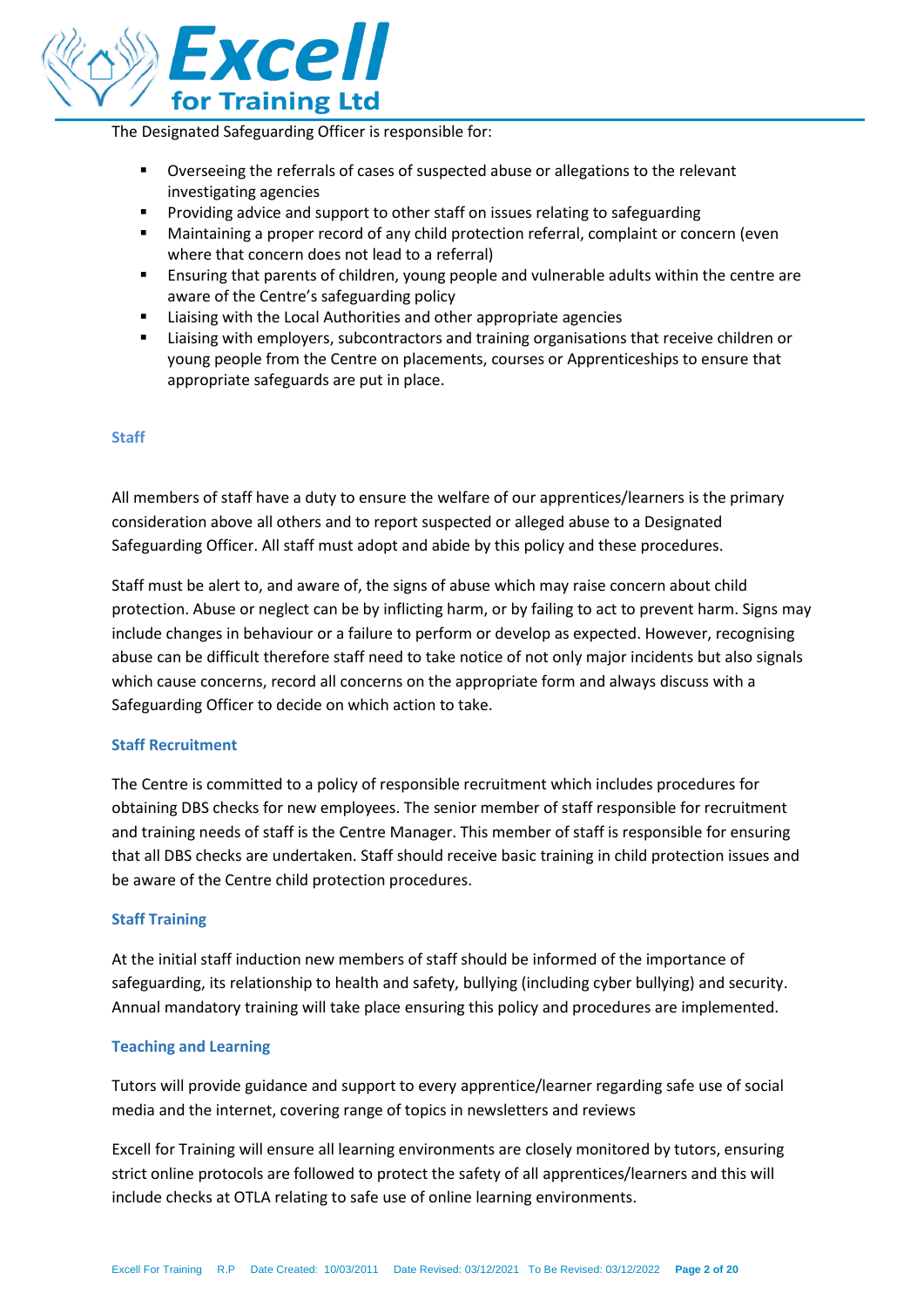

# **Use and Monitoring of ICT**

IT equipment provided to both staff and apprentices/learners is subject to monitoring. In addition to monitoring filters are applied to Excell for Training's systems which will restrict access to harmful content. This will be overseen by the Managing Director and DSO.

Staff identifying inappropriate use will report this to the DSO to enable this to be investigated for safeguarding purposes

#### Employers

Employers are issued with an Employer Handbook which includes our Safeguarding Policy and they sign the Commitment Statement confirming they are committed and will comply with Safeguarding statutes.

#### **Disclosure of Abuse**

Children and Vulnerable Adults may suffer or disclose to have suffered physical, sexual, emotional, and other types of abuse as detailed below. This can occur at home, away from home or within the training centre or within their employment. It may be alleged that the abuse has been perpetrated by staff, other adults including parents, other children in their home locality, at previous placement or in the Training.

When any member of staff becomes aware of or receives a report of any young person or vulnerable adult suspected of having suffered or suffering abuse, or where there is a reason to believe a young person or vulnerable adult is subject to any degree of potential risk, the matter is brought to the immediate attention of the DSL.

The DSL may make immediate arrangements to inform the appropriate authorities where appropriate, who will implement their safeguarding procedures. The DSL or any other person contacting the Local Authority, Police or Clinical Commissioning Group for that area who is responsible for the young person or vulnerable adult, will ensure that the said professional/s is satisfied with the procedures that are being followed; and will seek guidance from the professional/s if they are in doubt.

Any young person or vulnerable adult who discloses sexual abuse by any person/child must be treated with the utmost sensitivity and all safeguarding procedures commenced without delay.

Under no circumstances should the identified perpetrator be interviewed or spoken to by our staff members or the victim.

#### *Note:*

Staff should be aware that children and adults who have been abused often act in a bizarre manner to either gain attention or to act out the difficulty which they have had with the parents, friend or stranger. Therefore, their disturbed or bizarre behaviour should be assessed and monitored closely, especially if it is not considered normality for the children and adults. Often this is a manifestation of a deeper-rooted underlying cause.

If it is suspected or alleged that a young person or vulnerable adult is the subject of abuse then it is the staff member, concerned, responsibility for reporting the matter at the first available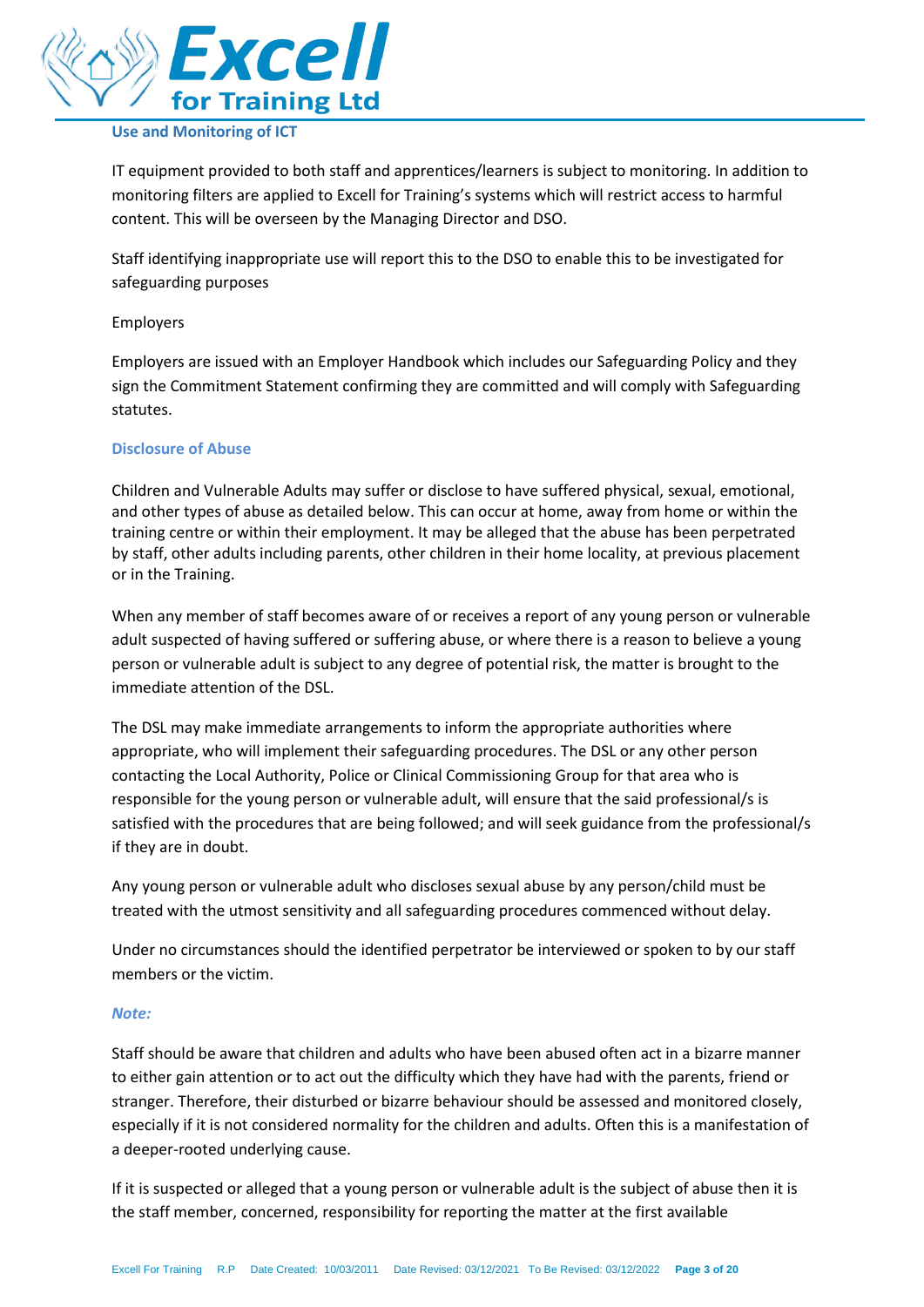

opportunity. It is essential all staff must, always, be aware of the well being of learners and of the possibility of abuse occurring. This abuse may be verbal or physical by the service users peer group, staff and/or other adults, including the young person or vulnerable adult or their parents.

Initially this will be reported to the DSL, who will ensure that the safeguarding team, the duty officer of the local authority, who has responsibility for the young person or vulnerable adult, are informed immediately. This is, however, unless the Managing Director or Centre Manager are alleged to be or suspected of being involved in the abuse. In this case it is the individual member of staff's responsibility to inform to the next responsible DSL.

Our expectations are that this information will initially, be given verbally, but will be confirmed in writing within 24 hours.

#### **Reference Guides**

- **Working Together to Safeguard Children (2018); https://assets.publishing.service.gov.uk/government/uploads/system/uploads/attachme nt\_data/file/942454/Working\_together\_to\_safeguard\_children\_inter\_agency\_guidance.p df**
- **Keeping Children Safe in Education (2021); https://assets.publishing.service.gov.uk/government/uploads/system/uploads/attachme nt\_data/file/1021914/KCSIE\_2021\_September\_guidance.pdf**

#### **Confidentiality**

It is important not to make promises that you are unable to keep. Do not say that you will keep what the young person or vulnerable adult is about to tell you as confidential, before the young person or vulnerable adult has confided in you as you may have a duty to share it with others. Facilitate and encourage but under no circumstances must you cross-question. You must strike a balance between gathering enough information to establish whether there is a real cause for concern.

All the staff are required to pass on information regarding any abuse. A full and accurate record of the disclosure must be made at the earliest opportunity.

#### **Disclosure against Staff**

In the event of an allegation being made against a member of staff, he or she will be immediately suspended pending an investigation and referred to the relevant Authority. Throughout the investigation procedures, colleagues will be encouraged to share any concerns they may have. Staff must not place themselves in the untenable position of being in possession of information that a crime has been committed or alleged, having guaranteed confidentiality to the referrer or the young person or vulnerable adult, staff are expected to fully co-operate during any proceedings. An investigation is not to be hampered in any way.

All decisions affecting the young person or vulnerable adult must immediately ensure:

- The young person or vulnerable adult is safe.
- The young person or vulnerable adult receives care, treatment, and continued protection
- Until such times as both the young person or vulnerable adult and the professional network are satisfied that there is no further danger.
- No other young people/children/vulnerable adults are not at risk.
- The young person or vulnerable adult receives care and treatment under the designated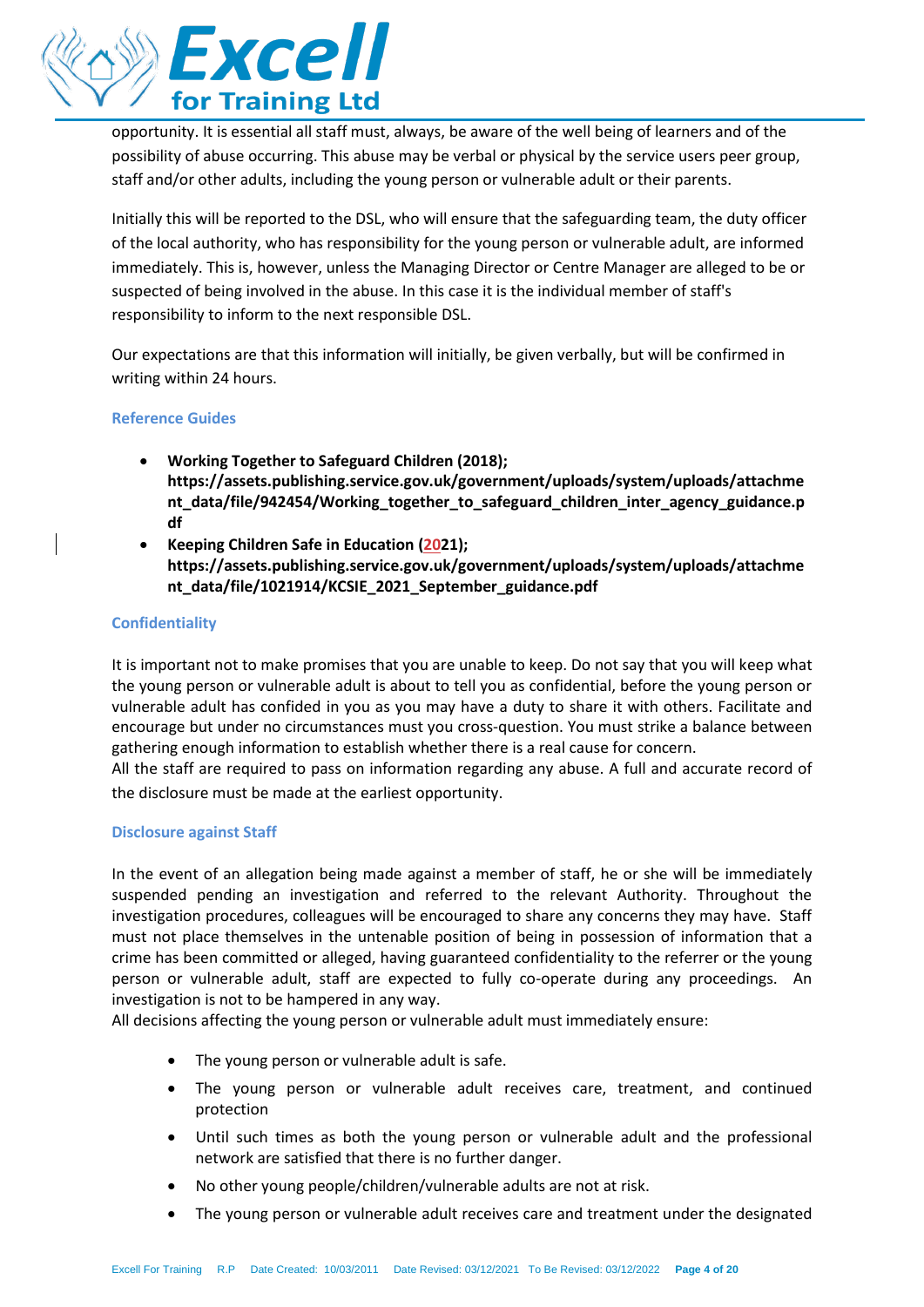

physician.

- Where the allegation is about another learner, the local authorities are informed and asked for guidance and an arrangement is made immediately to ensure safety.
- The local area office will be pressed by us to respond quickly for the situation can be effective and managed with sensitivity about the safety of both learners.

Where the nature of the disclosure of abuse is against a member of the staff or management team then the member of staff must inform the DSL immediately. After this the staff member against whom the allegation is made will be suspended from duty pending urgent investigation.

All allegations against staff will be viewed very seriously. The DSL will take immediate action to ensure the safety of the young people or vulnerable adults concerned. Bearing in mind that:

- The young person or vulnerable adult's safety is of paramount importance.
- Any disclosure is dealt with sensitively.
- Any disclosure is dealt with in line with the Local Authority Safeguarding procedures.

This will usually mean that the staff member concerned will be suspended and will not be able to return to work until an investigation has taken place and the conclusions are made known. However, should the allegation be substantiated against the staff member this may result in police prosecution.

# **Disclosure against another Apprentice/Learner**

An allegation may also be made against another apprentice/learner. If this does occur then the safety of the young person or vulnerable adult remains of paramount importance however, the guidelines in these circumstances remain the same. However, it is important to differentiate between allegations of abuse and normal adolescent behaviour.

As soon as the reporting staff member becomes aware of alleged, or suspects they, or another staff member/manager/director or consultant not involved, must always accompany the abused learner discreetly. They must be supportive to the learner(s) until members of the safeguarding team or police arrive; during any interviews that they are asked to attend with the young person or vulnerable adults concerned.

The alleged abuser(s) must not be allowed contact with the young person or vulnerable adult disclosing or those who have been allegedly abused. This will need to be handled with discretion and sensitivity.

When an allegation of abuse has been made by an apprentice/learner, against anybody, it is imperative that objective notes are taken, but information/questioning must not be sought or undertaken. Notes taken should be relevant to the disclosure, freely given and not as a result of questioning.

#### **Protection Procedure**

Once the safeguarding team and/or police have been informed of the allegation it is their responsibility to interview and/or take statements from those involved.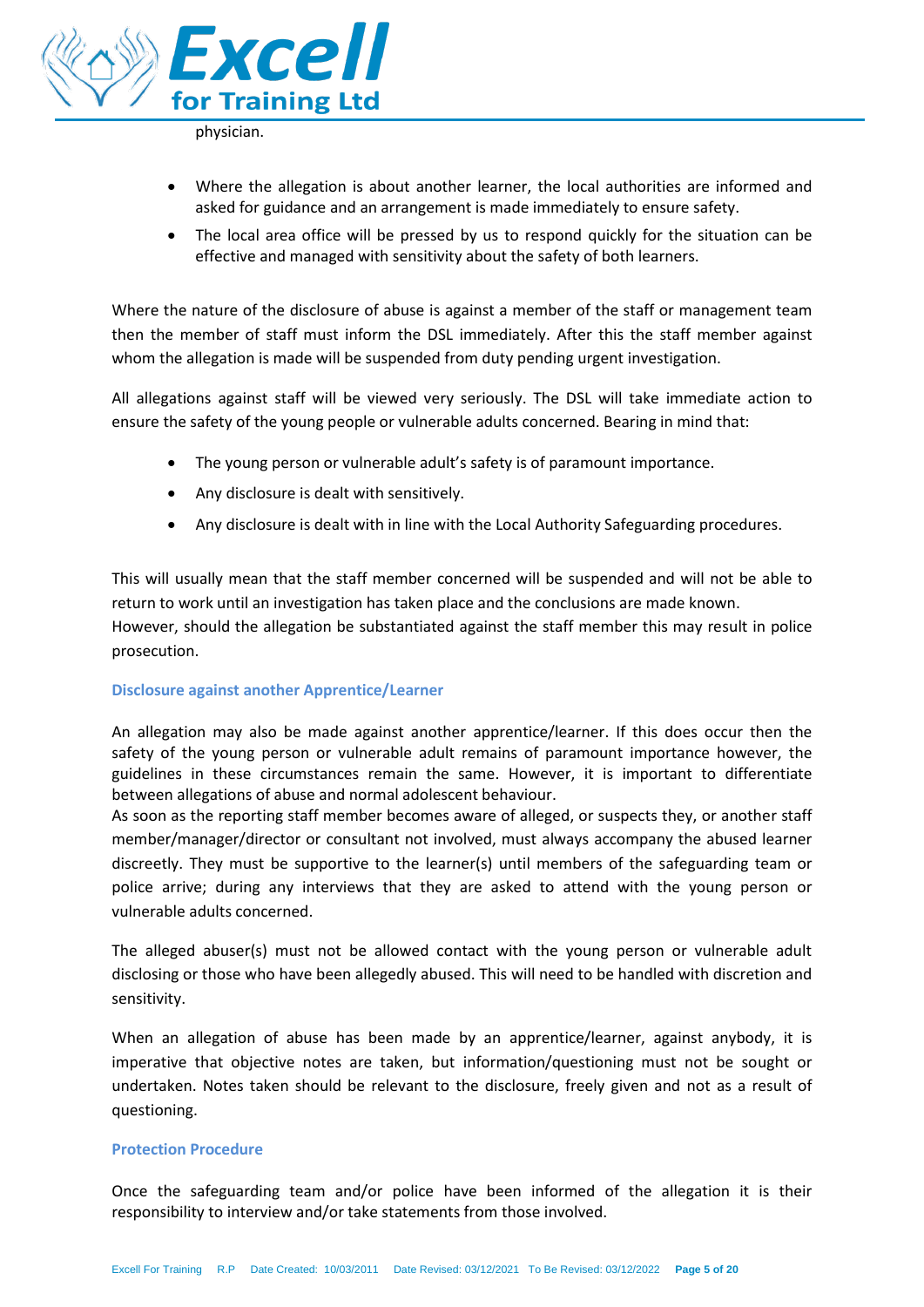

Excell for Training Ltd is not equipped to operate a formal investigation into an allegation of abuse. This is the domain of the Social Services Department Safeguarding Team. Excell for Training Ltd will follow and co-operate with any Local Authority, Police and/or child protection investigation procedures.

Child Protection is a specialist field requiring training. Although staffs at Excell for Training Ltd receive training on the subject and issues surrounding safeguarding this training does not, on its own, qualify any staff member to practise. Staff members do have a role which does centre around supporting the young person or vulnerable adult by making themselves available and listening to them.

The nature of the allegation will determine whether or not it is appropriate for a child to be removed, i.e. if the allegation is of child to child. When any allegation of abuse is made the following chain of events will take place.

- The Local Authority who has responsibility for the young person or vulnerable adult will be notified. The name of whoever you are reporting to, will be logged together with their job title.
- Notes made of the disclosure, persons involved events leading up to and your actions as a result.
- The DSL of the company will be notified if not already done so. This is also to be logged. Regardless of time of day or night.
- Responsible Individual

If you are telephoning to report an alleged incident of abuse, this must be classed as an emergency. Therefore if you do not get a reply, do not hesitate to phone the police immediately.

# **Categories of Abuse**

In respect of this Policy, Excell for Training recognises the following as categories of abuse which relate to Child Protection as significant harm:

# **Female Genital Mutilation**

Female Genital Mutilation is a safeguarding issue; it is abuse and a form of violence against girls.

FGM is a procedure that includes the partial or total removal of the external female genital organs for non-medical reasons. It is illegal in the UK to subject a child to female genital mutilation (FGM); to assist or facilitate the practice; or to take a child abroad to undergo the procedure – Female Genital Mutilation Act 2003. The age at which girls are subject to FGM varies greatly from shortly after birth to any time up to adulthood. The majority of girls have the procedure between the ages of 5-8 years. It is estimated that 24,000 girls in the UK are at risk and 66,000 women living with the physical and psychological consequences.

Although prevalence of FGM within our local area is not likely to be high, no local authority area is likely to be free from FGM entirely. Our staff have an awareness of the signs that a girl may have undergone FGM or be at risk of the practice. The Female Genital Mutilation Act 2003 was amended by the Serious Crime Act 2015 which strengthened protection to women and girls through the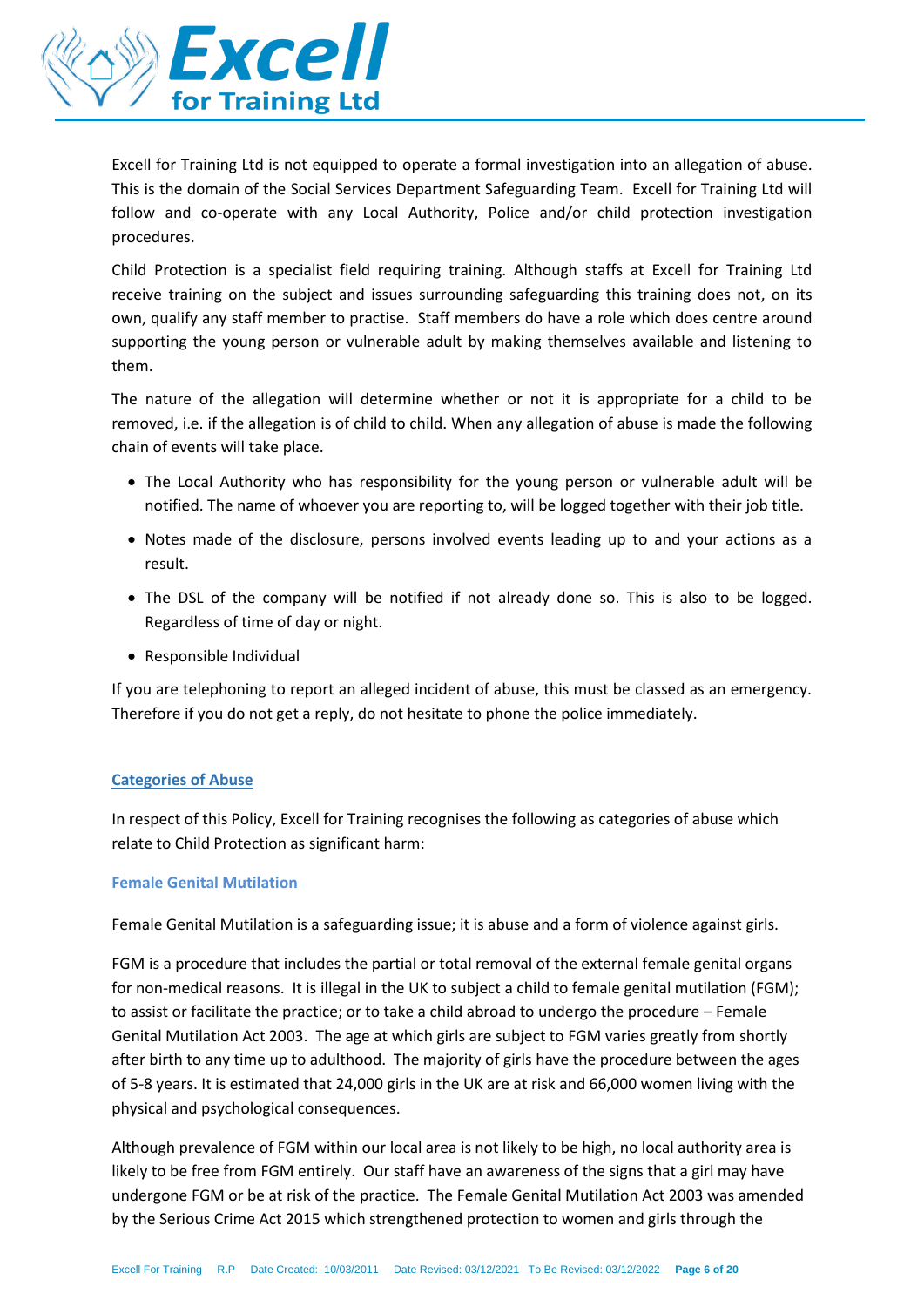

introduction of FGM Protection Orders and placed new mandatory duties on professionals to report known cases of FGM on girls under the age of 18 to the police. The duty only applies in cases where the victim discloses. If someone else, such as a parent or guardian, discloses that a girl under 18 has had FGM, a report to the police is not mandatory. However, in these circumstances disclosures should still be handled in line with wider safeguarding responsibilities. Certain times of year present a greater risk to girls from practicing communities. The 'cutting season' during the summer months is often the riskiest time for girls as the healing time required following the procedure, often necessitates it being carried out during the long summer holiday. The main indicators and risk factors are highlighted below but all staff and the nominated governor for safeguarding will need to have undergone at least basic awareness raising training to ensure they can identify when a girl may be at risk.

# **Staff should be alert to the following indicators:**

- The family comes from a community that is known to practise FGM or is less integrated within the community.
- A child may talk about a long holiday to a country where the practice is prevalent.
- A child may talk about 'special female visitors' who are staying with the family, especially during the 'cutting season'.
- A child may confide that she is to have a 'special procedure' or to attend a special occasion.
- A child may request help, directly or indirectly, from a teacher or another adult.
- Any female child born to a woman or has a sister who has been subjected to FGM must be potentially at risk, as must other female children in the extended family.
- A girl is withdrawn from PSHE/SRE without any specific reason being given.

# **In brief the signs that FGM may have occurred are:**

- Difficulty walking, sitting, or standing.
- Spending longer in the bathroom.
- Urinary or menstrual problems.
- Prolonged absence and then noticeable behaviour changes.
- Reluctance to undergo normal medical examinations.
- May confide in a professional but may not be explicit or may be embarrassed.

Where it is suspected that a girl may have undergone or is likely to undergo FGM staff must share concerns with the DSL who in turn should consult the MASH.

# **Where you suspect that FGM has occurred:**

- Be sensitive to the child, and family, be gender sensitive, make no assumptions, be nonjudgemental, use simple language, record clearly.
- You have a duty to protect, safeguard and share information.
- Refer to Children's Social Care for coordination of careful assessment (not necessarily with consent).
- There will be potential enquiries under Section 47.
- Potential police enquiries.
- Possible use of police protection or legal orders such as FGM PO, prohibitive steps but not necessarily the removal of the child.

#### **Where you know that FGM has taken place:**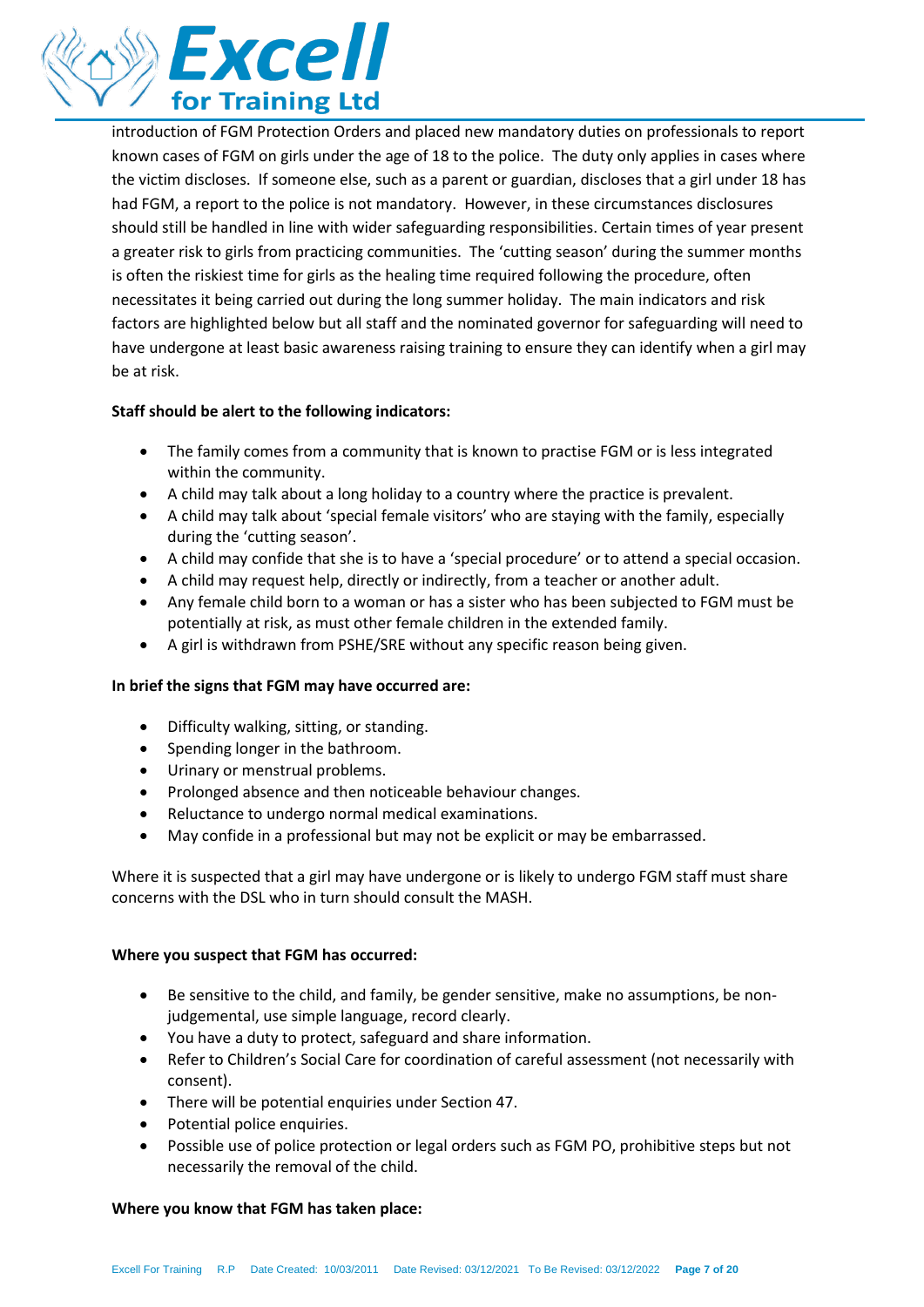

You must report this direct to the DSL and police in accordance with the mandatory duty.

#### **Physical Abuse**

Most people suffer accidents from time to time, which result in physical injury. This presents difficulty in diagnosing abuse. We must also accept that some people believe an adult must never be hit, whereas others feel physical chastisement is acceptable. The professional when faced with an injured young person or vulnerable adult must consider whether the injury is of an accidental origin or not. Some injuries may seem insignificant by themselves, but repeated Injuries, even of a very minor nature, especially younger children, may be symptomatic of child abuse, and if no action is taken, they may be injured more seriously. It must be emphasised that if child abuse is suspected thorough medical assessment must be taken without delay. This can be best achieved by either presenting the young person or vulnerable adult to the accident and emergency department at the Local Hospital.

**Physical Injury of a person can take many forms and may include:**

- Bruises.
- Fractures.
- Scalds.
- Burns.
- Welt's and scars.
- Facial or head injury.
- Bites.
- Grip marks.

This list is not exhaustive.

# **Neglect**

Neglect is often difficult to detect, as it is usually a slow ongoing process. Professionals may, out of familiarity start to unknowingly tolerate lessening standards of childcare/adult care, and each one of us has different parameters of what is acceptable and unacceptable. It is therefore essential that a regular, objective appraisal of the young person or vulnerable adult's presentation and condition is made.

Measuring neglect is always difficult and may require close co-operation between health and social service professionals. Standards and expectations of childcare vary greatly throughout society. Care must be taken not to impose personal standards of acceptability and judgement will always be required in considering the possibility of physical neglect. When in doubt professional advice, must be sought.

Neglect may occur in many ways. Clear examples may be:

- Injuries caused by lack of reasonable supervision and control
- Failure to ensure the safety of young people/vulnerable adults in public places
- Failure to provide a reasonable standard of care such as adequate clothing, food or seeking medical attention for illness.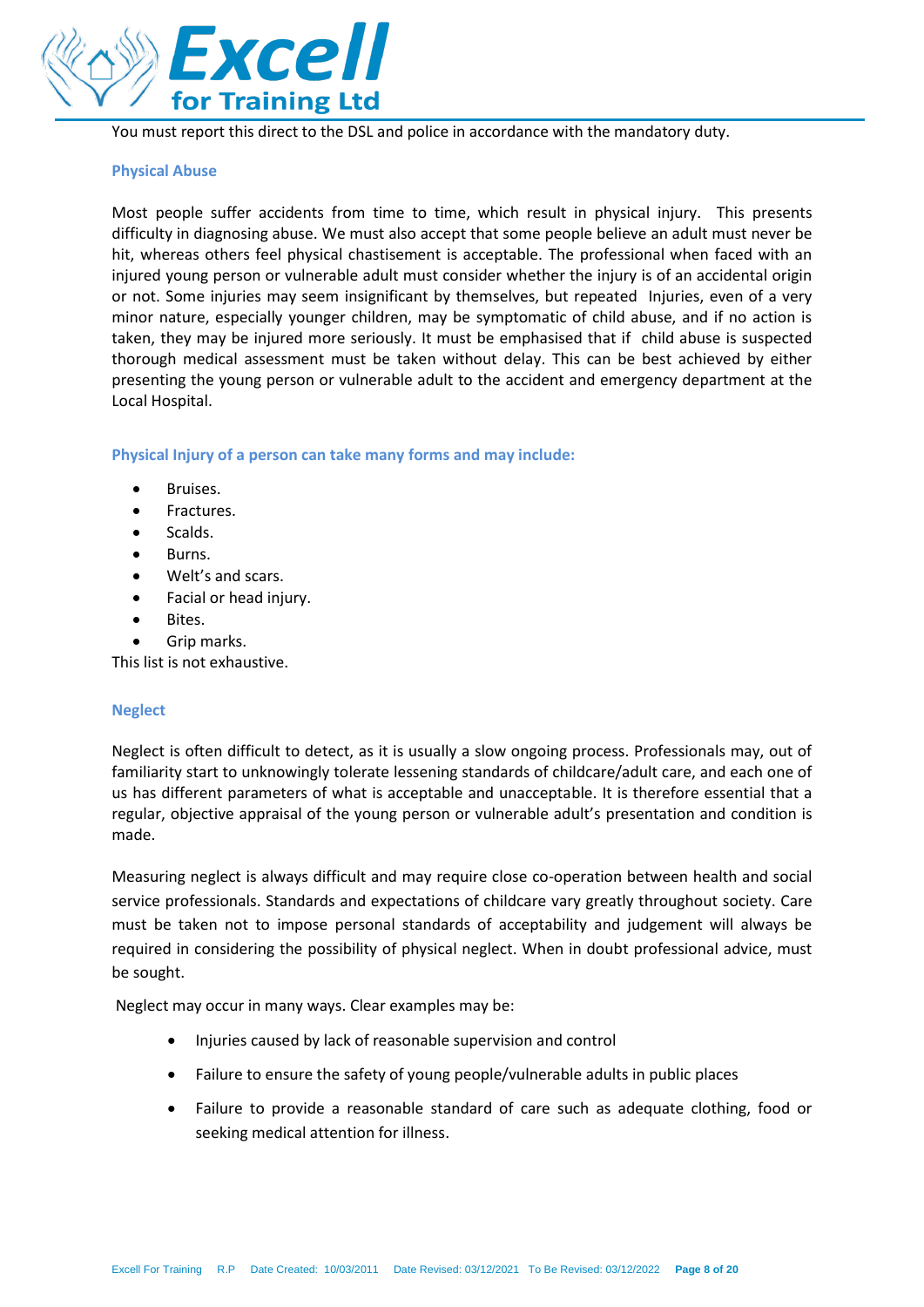

# **Sexual Abuse**

Sexual abuse is defined as the "involvement of dependent, develop mentally immature children and adolescents in sexual activities they do not truly comprehend, to which they are unable to give informed consent, or that violate the social taboos of family roles" (Kempe and Kempe 1978).

Sexual abuse covers both sexual intercourse and other forms of sexual activity, including fondling, mutual masturbation and pornographic activity. It may be committed not only by an adult but also, in exceptional circumstances, by another child.

The suggestion of sexual abuse must always be taken seriously and reported. Sexual abuse is now recognised as being widely prevalent. It occurs at all ages and in all economic and social groups. The way in which sexual abuse may become apparent will vary in accordance with the age and understanding of the young person or vulnerable adult. Sometimes there will be a clear and direct statement but some young person or vulnerable adults prefer to tell a friend or hint rather than describe the abuse. Some young people will be unable to express the abuse verbally but their behaviour will indicate inappropriate sexual knowledge or preoccupation with sexual matters. It is also possible that other behavioural changes or physical symptoms, which are not in themselves sexual, will be indicators of the need for further investigation. Sometimes youngsters may reveal sexual abuse without necessarily understanding or responding to its significance.

Sometimes there are psychological or behavioural signs or symptoms, which may indicate sexual abuse these are:

- Sexualised behaviour.
- Sexualised drawings or play.
- Sudden decline in academic performance.
- Regression.
- Low self-esteem.
- Psychosomatic disorders.
- Suicidal acts or threats.
- Promiscuity or precocious behaviour.
- Eating disorders.
- Sleep disturbance and nightmares.
- Depression.
- Absconding or running away.

#### **Emotional Abuse**

Emotional abuse can exist on its own. Emotionally abused young people and vulnerable adults are not necessarily physically abused as well. It is found in young people or adults where behaviour and emotional development have been severely affected.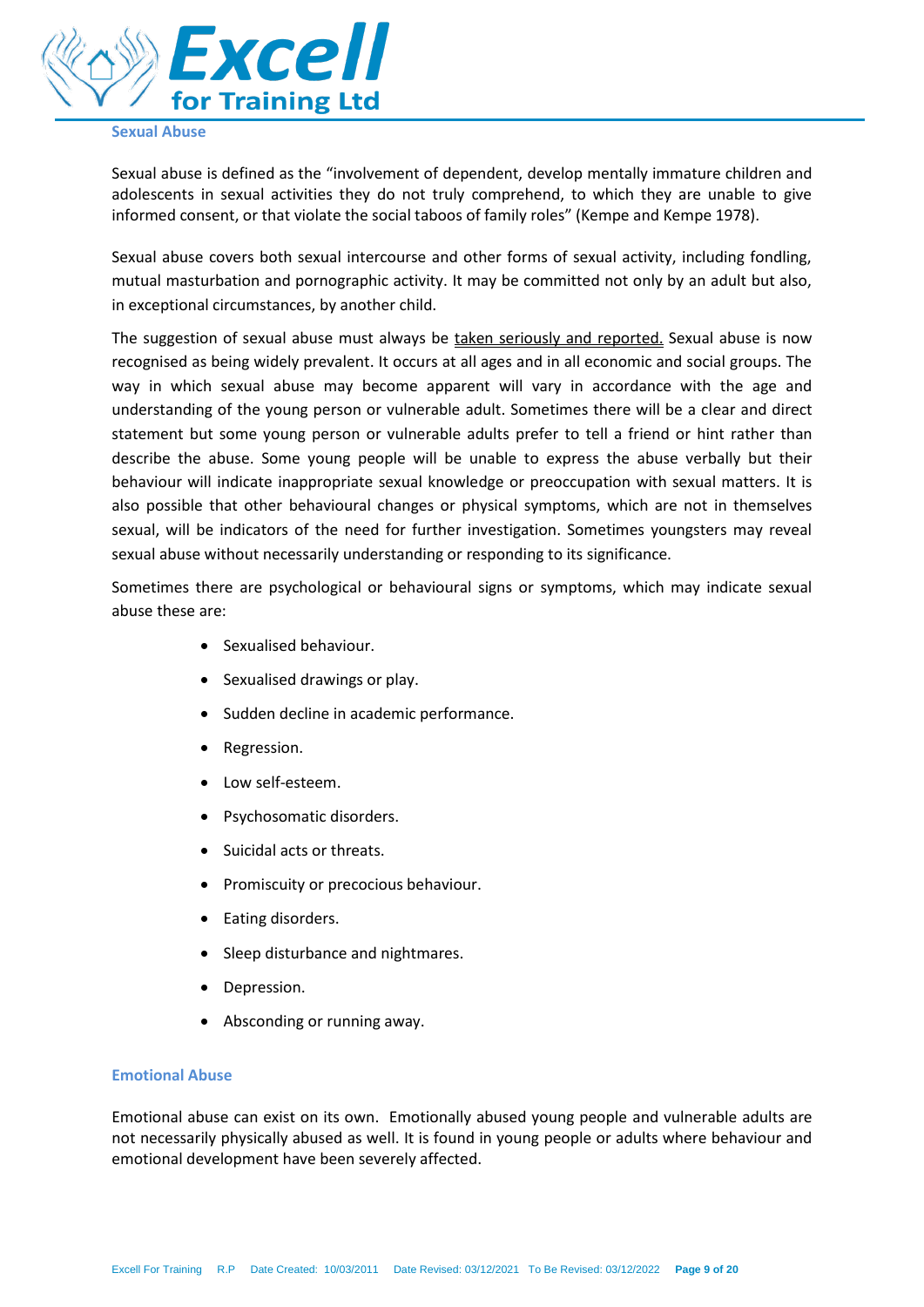

Emotionally abused people find their needs met with indifference, hostility or in an inconsistent manner. This may include verbal hostility, ridicule, sarcasm, shaming, belittling, frightening, threatening or tantalising. This may lead to cruel treatment, like locking young people in their bedrooms, or making unrealistic domestic demands on them. Sometimes basic needs like food, warmth or clothing are withheld as punishment.

#### **Cyber Abuse**

Cyberbullying may be defined as 'the use of electronic communication, particularly mobile phones and the internet, to bully young people or a vulnerable adult, typically by sending messages of an intimidating or threatening nature: young people or a vulnerable adult may be reluctant to admit to being the victims of cyberbullying'. It can take a number of different forms: threats and intimidation, harassment or 'cyber-stalking' (e.g. repeatedly sending unwanted texts or instant messages), sexting (e.g. sending and receiving sexually explicit messages, primarily between mobile phones) vilification/defamation, exclusion/peer rejection, impersonation, unauthorised publication of private information/images and 'trolling' (abusing the internet to provoke or offend others online). It can be an extension of face-to-face bullying, with technology providing the bully with another route to harass their target.

#### **Financial/Material Abuse**

Financial abuse is: "The unauthorised and improper use of funds, property or any resources belonging to another individual". Financial/Material abuse can occur in isolation; however, where there are other forms of abuse suspected there is likely to be financial abuse occurring as well. Although this is not always the case, all staff should be aware of this possibility.

It includes:

- Theft, fraud and exploitation
- Pressure in connection with money
- Unexplained withdrawals from an account
- Lack of heating, clothing, or food
- Misuse or misappropriation of possessions, savings, capital or benefits.

Other forms of abuse can include:

- County Lines
- Homophobic or transphobic abuse
- Gender based violence
- Honour based violence
- Modern day slavery
- Peer on peer or child on child abuse
- Gang activity or violence
- Domestic violence
- Cuckooing
- Child Sexual Exploitation (CSE)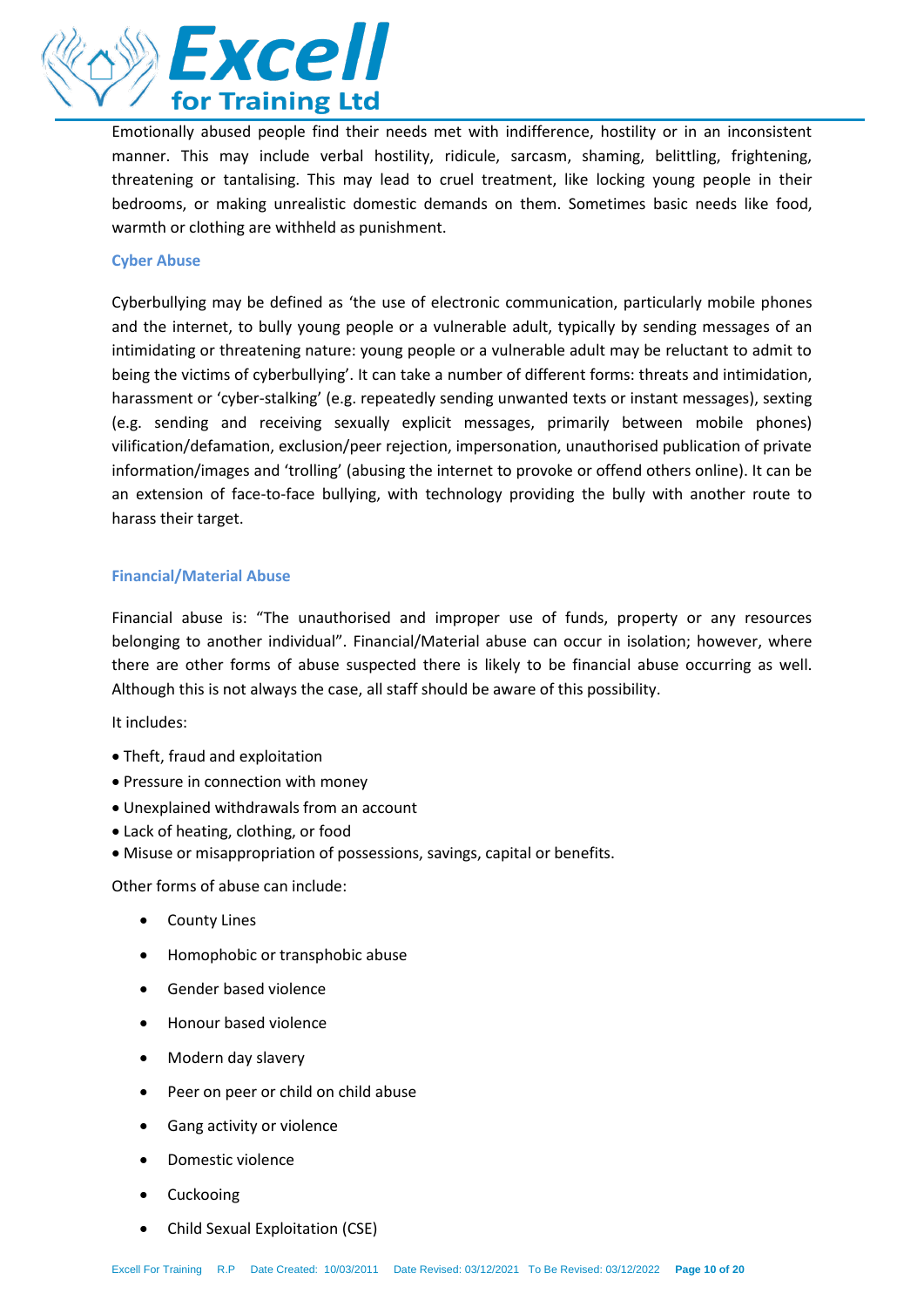

• Forced Marriage

#### **Prevent Duty and Radicalisation**

There are now duties imposed on schools and other agencies in relation to The Prevent Duty which came into force on 1 July 2015.

Further advice in relation to this is within KCSiE and also the DfE non-statutory guidance for schools and early years' providers.

We are proactive in our approach and have ensured staff have accessed training to help identify risk and support other colleagues where there are specific concerns. We will work with key partners to ensure that we are aware of any tensions within our local community and nationally and internationally, so that we can create safe spaces for our learners to discuss their experiences and concerns. Where we are concerned about individual learners there is a referral pathway which all staff will be familiar with. Initial advice and support can be obtained and more serious concerns should be referred to the Police Prevent Team or the MASH where there is a concern that a young person is at immediate risk.

In exercising our specific duty under Prevent we seek to protect service users from being drawn into, and against, the messages of all violent extremism. This includes and is not restricted to Daesh, AQ, Far Right, Neo Nazi, White Supremacist ideology, Irish Nationalist and Loyalist paramilitary groups, and extremist Animal Rights movements.

The use of social media and the internet as tools to radicalise young people and adults cannot be underestimated. We recognise that those that seek to recruit both adults and young people to follow extremist ideology often target those who are already vulnerable in some way and that exposure to extreme views can make people vulnerable to further manipulation and exploitation. We will therefore ensure that we build on critical thinking skills and resilience through both our curriculum and pastoral provision/systems.

We are clear that we have a duty to safeguard clients from such dangers and we will actively promote resilience to such risks through our curriculum, our OneFile courses and reviews.

#### **Recognition of Abuse**

As child/adult abuse is so widespread all staff working at the site of Excell for Training must be alerted to the possibility of abuse and should know the procedures for reporting their suspicions. An apparently minor injury or series of minor injuries or non- specific illness over a period of time may indicate a more serious situation and further investigation must be considered.

When a child/adult attempts or threatens suicide, or inflicts any form of self-harm by injury, refusal of food or self-neglect, the underlying cause must always be carefully investigated and the possibility of some form of abuse by another person should be borne in mind, even when there is no immediate evidence of this. Where abuse by another person is suspected it must be reported at once.

Some injuries will not be the result of abuse, however, action must be taken when the nature of the injury is not consistent with the account of how it occurred or where there is a definite knowledge or reasonable suspicion that the injury is inflicted (or knowingly not prevented) by any person having care of the young person or vulnerable adult.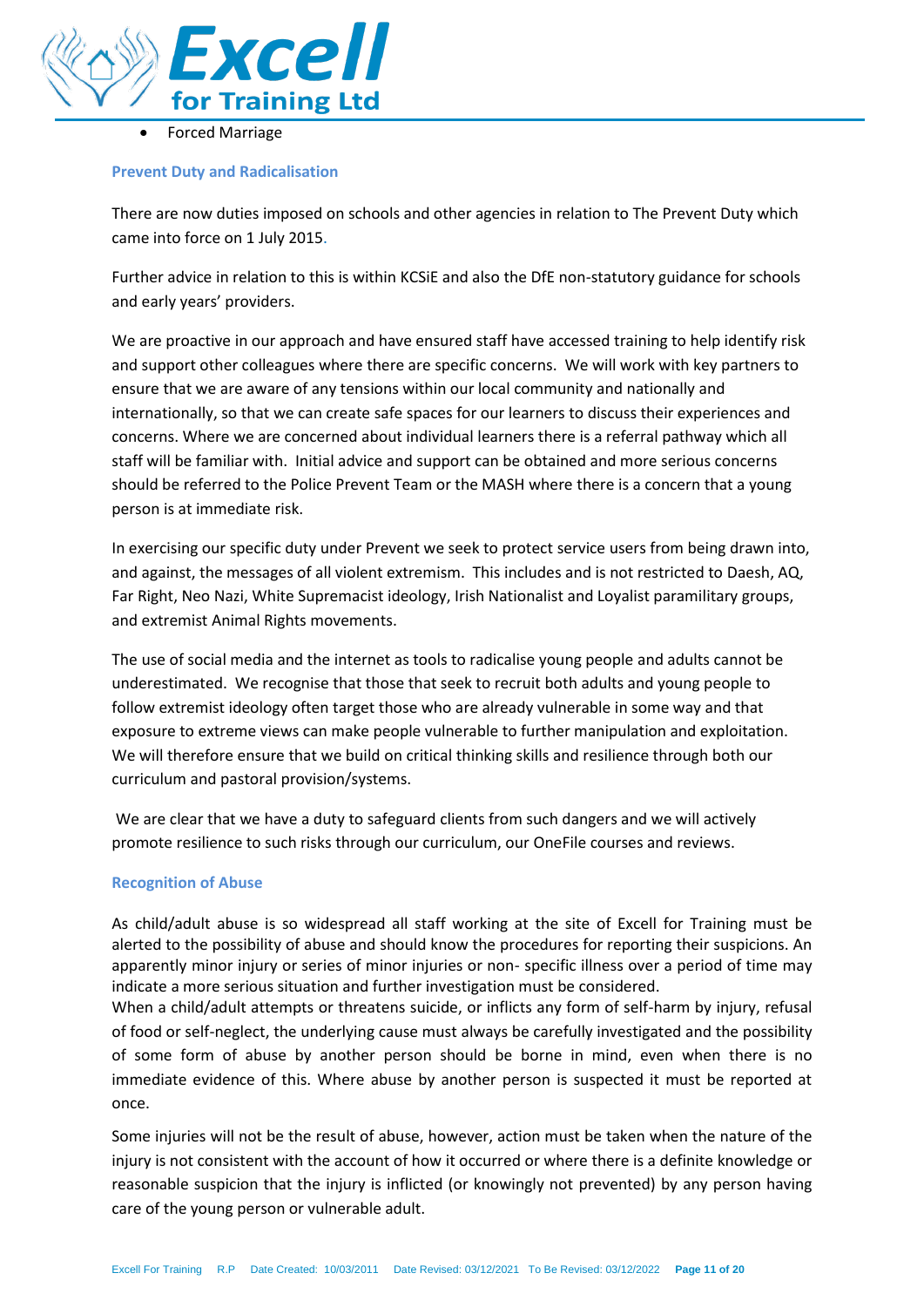

#### **Procedure**

Specific procedures for management and staff in the event:

- 1. An apprentice/learner tells you they have been abused
- 2. You are aware of or suspect that an apprentice/learner has been abused
- 3. Someone other than the accused reported abuse or suspected of use of an apprentice/learner

#### **An Apprentice/Learner tells you they have been abused**

Listen and observe carefully making an accurate record of what they said using the person's own words. This should not be in the form of an interrogation. It is to ensure that apprentices/learners feel confident that they will be listened to and any allegation will be taken seriously. It is important to remember that police may require the statement at a later stage. You should advise the person making the allegation that you are required to report what they say to the DSL.

#### **You are aware of, or suspect, that an Apprentice/Learner has been abused**

In the first instance you should report your suspicions verbally to your line manager at the first available opportunity. If the Manager is not available, you should report your suspicions to the DSL. You will then be required to write down your suspicions giving the precise and detailed grounds on which your suspicions are based. It will be necessary to explain what you think has happened and give any other evidence you have to support your suspicion.

#### **Someone, other than the abused, reports abuse or suspected abuse of the Apprentice/Learner**

You must write down exactly what the people say in their own words. All allegations of abuse must be taken seriously, regardless of the source of information. This includes those made anonymously.

# **Written Records**

All written records are strictly confidential and should not be disclosed except to others to whom a report of the allegation is made.

# **Reporting Allegations**

The reporting of the allegation of abuse should be done immediately following the disclosure; initial action should be taken to make sure the person is safe and at no further risk from the alleged perpetrator. Where an allegation or suspicion of abuse is in connection with a member of staff, then that person is to be suspended from duty without prejudice pending further investigation.

The reporting form can be found at the end of this document or on the server under the following location: Server-Company, Data-Excell for Training, Documents, 2013-Alleged Abuse Form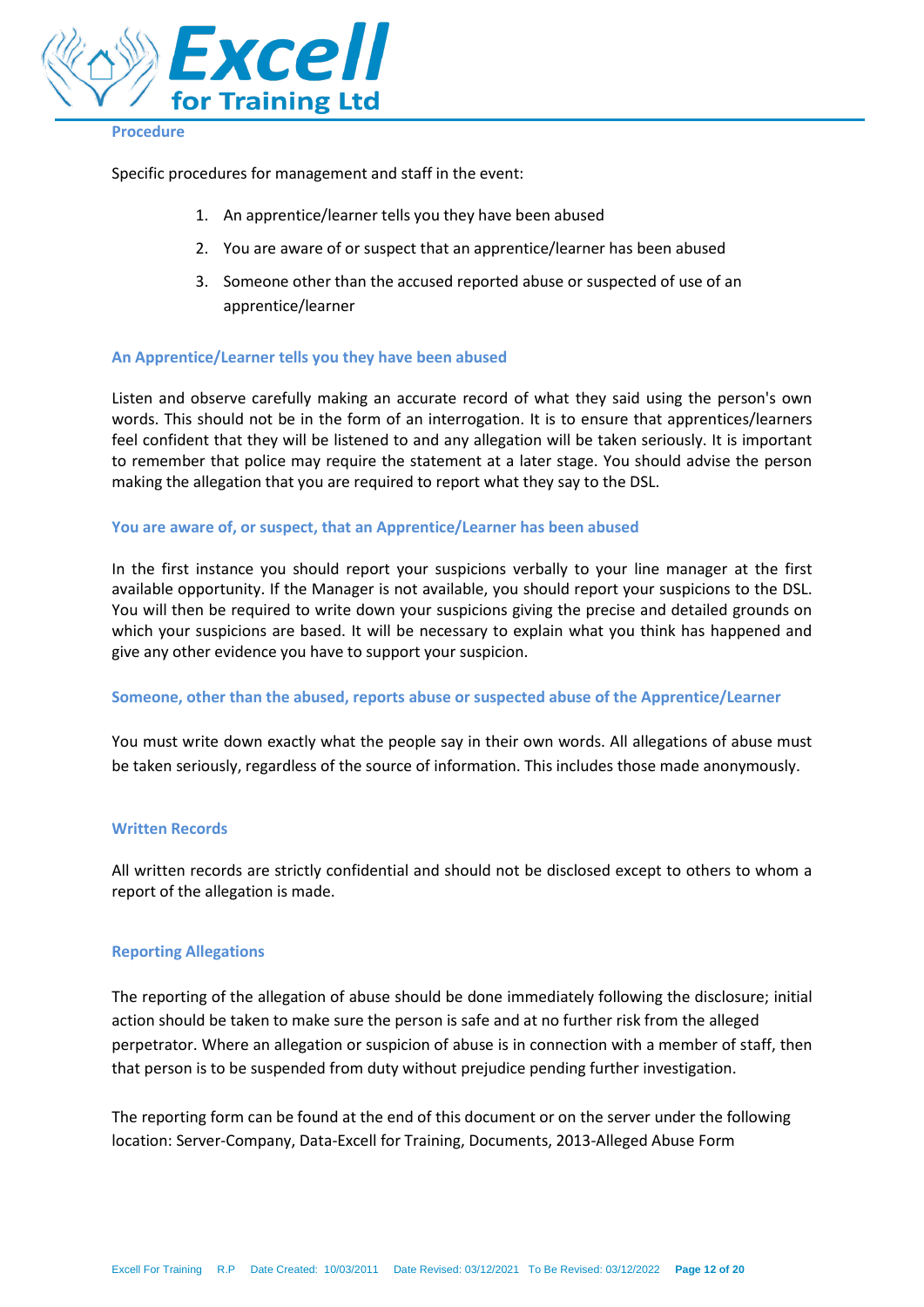

# **Further Action**

Following an allegation of abuse the DSL of the company must be informed and notify the registration authority no later than 24 hours from that time of the occurrence of any event in the centre which affects the well being of any service user.

#### **Informing the Police and Photographic Evidence**

Abuse of any person by another person is a criminal offence. The decision to consider involving the police immediately should be taken at this stage in collaboration with the social services department. All local authority social service departments operate an "out" of hour's emergency duty service. Contact should be made through their service for reporting outside of normal office hours.

#### **Recording**

Clear, precise and accurate notes or reports should be made of all decisions taken outlining the reasons behind the decisions, and subsequent action. This must include times, dates, person's present/ contacted and their job title. It should be signed as a true record of events.

#### **Do's and don'ts**

#### **Do's**:

- Believe the person.
- Stav calm.
- Listen patiently
- Reassure the person that they are doing at the right thing in telling you.
- Explain what you are going to do so, if necessary, you'll get emergency medical treatment, you would treat the information seriously, you will report to the appropriate manager and you and the manager will take steps to protect the individual.
- Report to the DSL as soon as you can.
- Write a factual account of the conversation you had with that the individual as soon as you can. Try as far as possible to write down the person's own words. This report should be given to your manager; it may later be used as part of a legal action.

#### **Don'ts:**

- Do not appear shocked, horrified, disgusted or angry.
- Do not press the individual for details (it is not your job to launch into investigation).
- Do not make comments or judgments, other than to show sympathy and concern.
- Do not contaminate or remove possible forensic evidence. If the reported incident has happened very recently it may still be possible for the police to obtain forensic evidence. Do not allow the person to have a wash, a bath/shower, or food or drink until after the medical examination.
- Do not promise to keep secrets you have a duty to pass on the information to the appropriate person.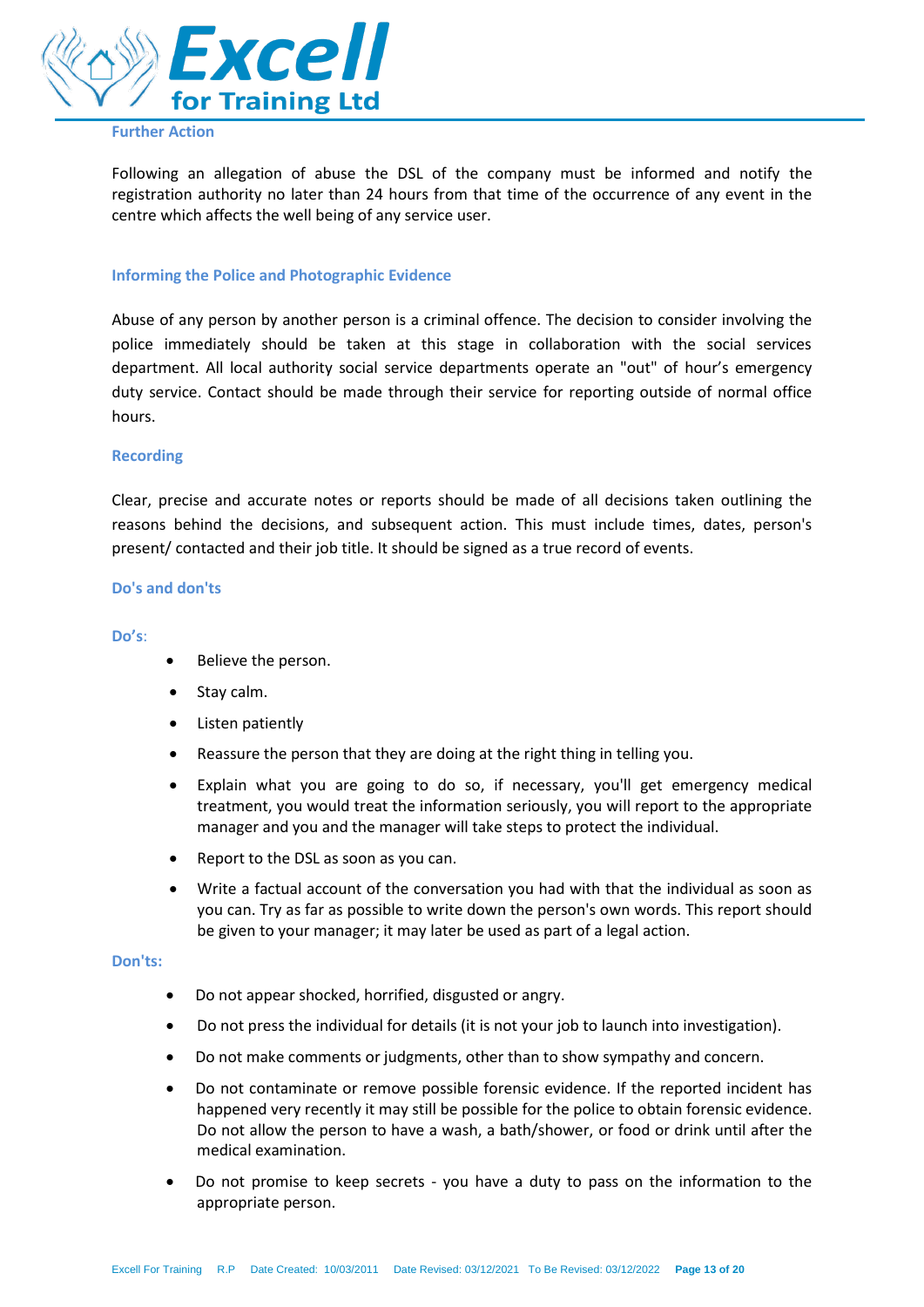

- Do not give sweeping reassurances such as, " now you have told someone this will never happen to you again '' - no one can give such a guarantee.
- Do not confront the alleged abuser

| Drafted by: Rachel Priest       | 18/03/2022 |
|---------------------------------|------------|
|                                 |            |
| Agreed & Signed by: Steven Boyd | 18/03/2022 |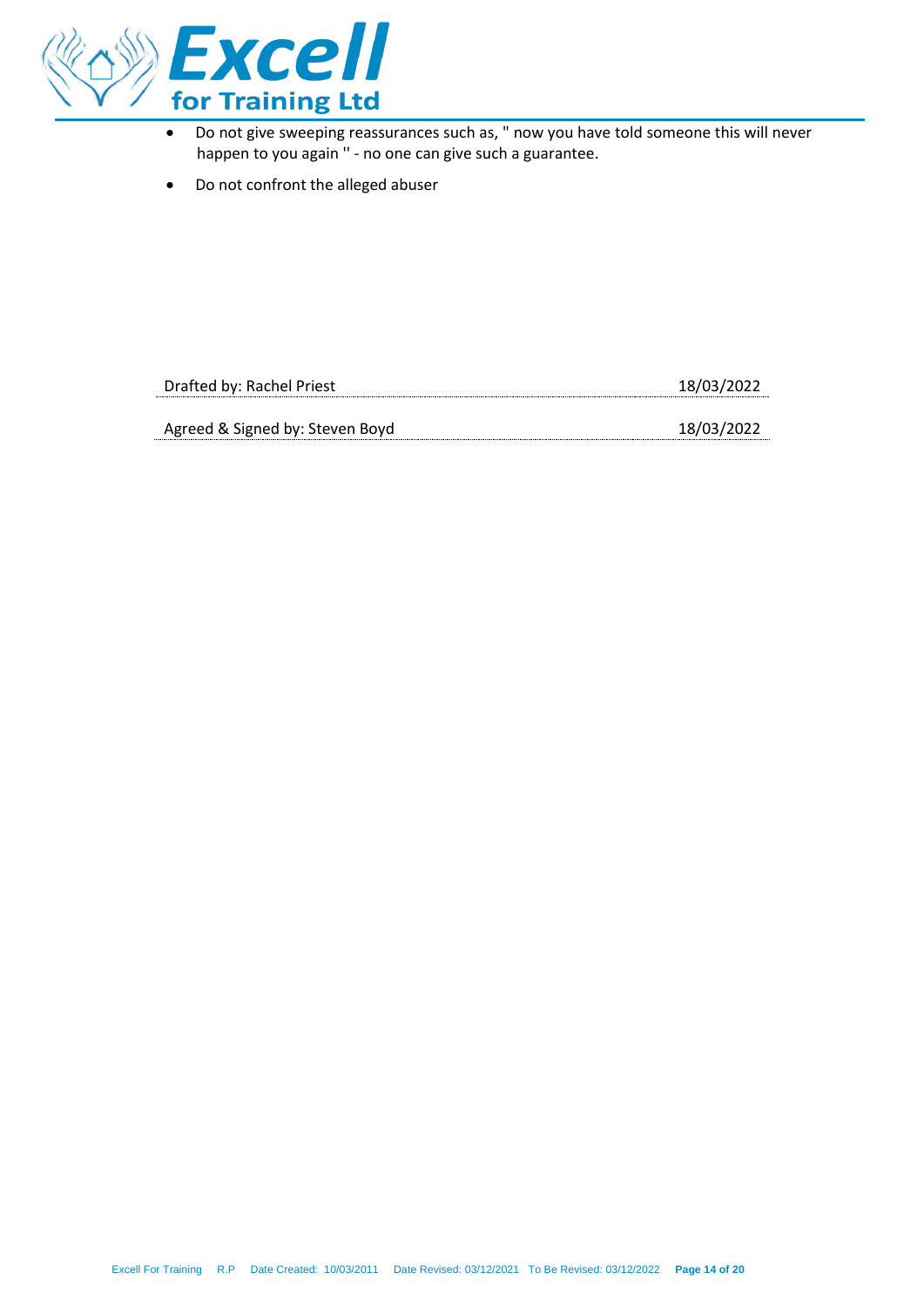

# **Alleged Concern Form**

*Name of Person Completing the Form:*<br> $\blacksquare$ 

*Name of Alerter: \_\_\_\_\_\_\_\_\_\_\_\_\_\_\_\_\_\_\_\_\_\_\_\_\_\_\_\_\_\_\_\_\_\_\_\_\_\_\_\_\_\_\_\_\_\_\_\_\_\_\_\_\_\_\_\_\_\_*

*Date Reported:*  $\blacksquare$ 

*Date alleged concern took place: \_\_\_\_\_\_\_\_\_\_\_\_\_\_\_\_\_\_\_\_\_\_\_\_\_\_\_\_\_\_*

*Time: \_\_\_\_\_\_\_\_\_\_\_\_\_\_\_\_\_\_\_\_\_\_*

# **Nature of Alleged Concern.**

Where there any other people present? Yes  $\Box$  No  $\Box$ 

# **Action taken by the referrer.**

| Date closed: |  |  |  |
|--------------|--|--|--|
|              |  |  |  |
|              |  |  |  |
|              |  |  |  |
|              |  |  |  |

*By (Name): \_\_\_\_\_\_\_\_\_\_\_\_\_\_\_\_\_\_\_\_\_\_ Signature: \_\_\_\_\_\_\_\_\_\_\_\_\_\_\_\_\_\_\_\_\_\_\_*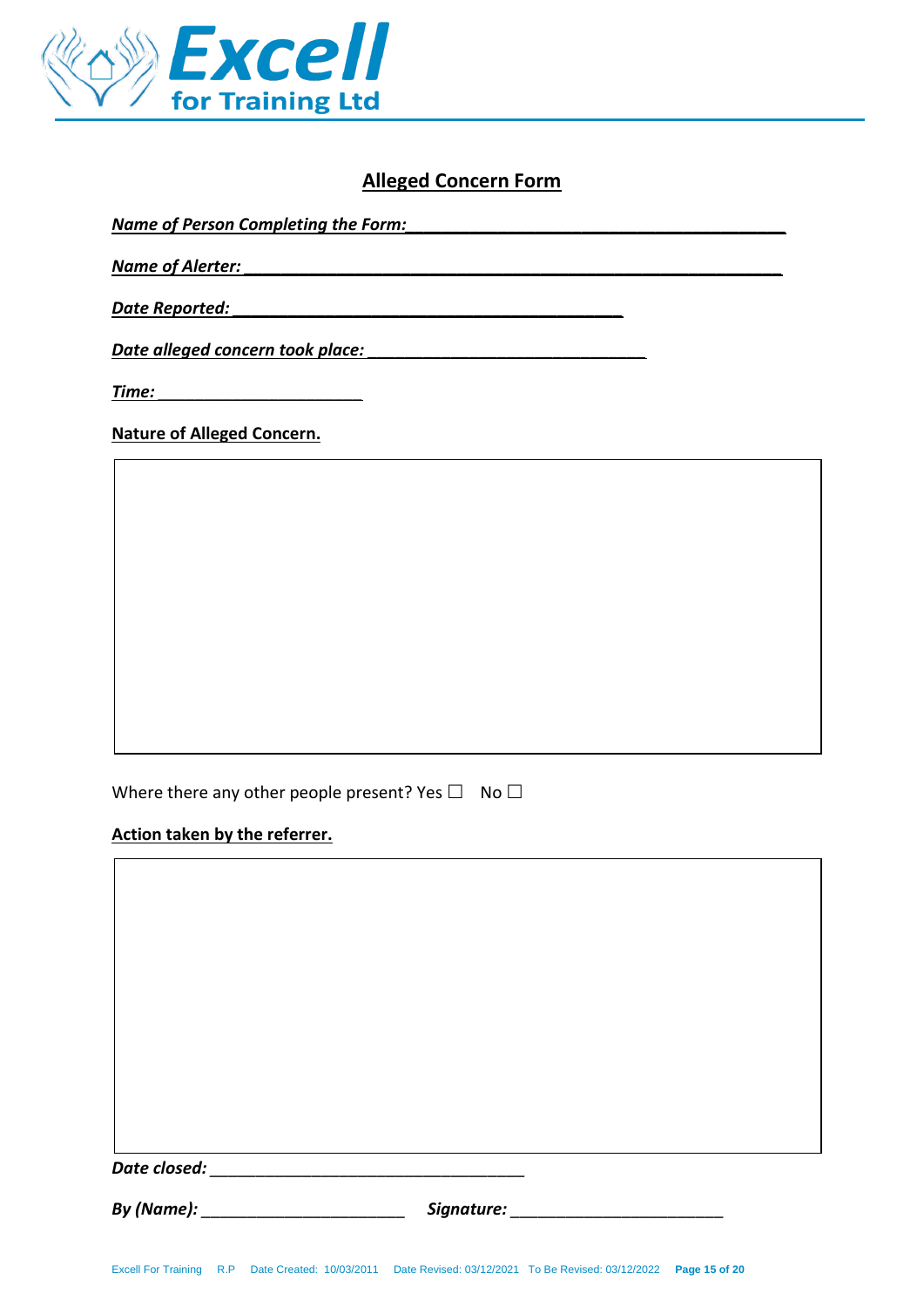

# **Prevent Policy**

# **Introduction**

The current threat from Terrorism and Extremism in the United Kingdom is real and severe and can involve the exploitation of vulnerable people, including children and young people.

Prevent is a strand of the Government's counter-terrorism strategy Contest to stop people becoming terrorists or supporting terrorism. Early intervention is at the heart of Prevent in diverting people away from being drawn into terrorist activity. Prevent happens before any criminal activity takes place. It is about recognising, supporting and protecting people who might be susceptible to radicalisation. The Prevent strategy objectives are:

**Ideology**: Respond to the ideological challenge of terrorism and the threat we face from those who promote it.

**Individuals**: Prevent people from being drawn into terrorism and ensure that they are given appropriate advice and support

**Institutions**: Work with sectors and institutions where there are risks of radicalisation which we need to address.

Excell for Training is, via its levels of engagement with apprentices/learners of all ages and from a variety of cultural and ethnic backgrounds, able to contribute towards the aim of preventing individuals from being drawn into terrorism or extreme violence

# **Purpose**

As an education and training provider, Excell for Training has a statutory duty to prevent people being drawn into terrorism under the Counter Terrorism and Security Act (2015).

This policy is designed to provide a clear framework to structure and inform our response to safeguarding concerns for our apprentices/learners and staff who may be vulnerable to the messages of extremism under the Prevent Duty. In addition, it provides details of the local inter agency process and expectations in identifying appropriate interventions based on the threshold of need and intervention model and the Channel process.

- **Radicalisation** is defined as the process by which people come to support terrorism and extremism and, in some cases, to then participate in terrorist groups.
- **Extremism** is vocal or active opposition to fundamental British values, including democracy, the rule of law, individual liberty and mutual respect and tolerance of different faiths and beliefs. We also include in our definition of extremism calls for the death of members of our armed forces, whether in this country or overseas (HM Government Prevent Strategy, 2011).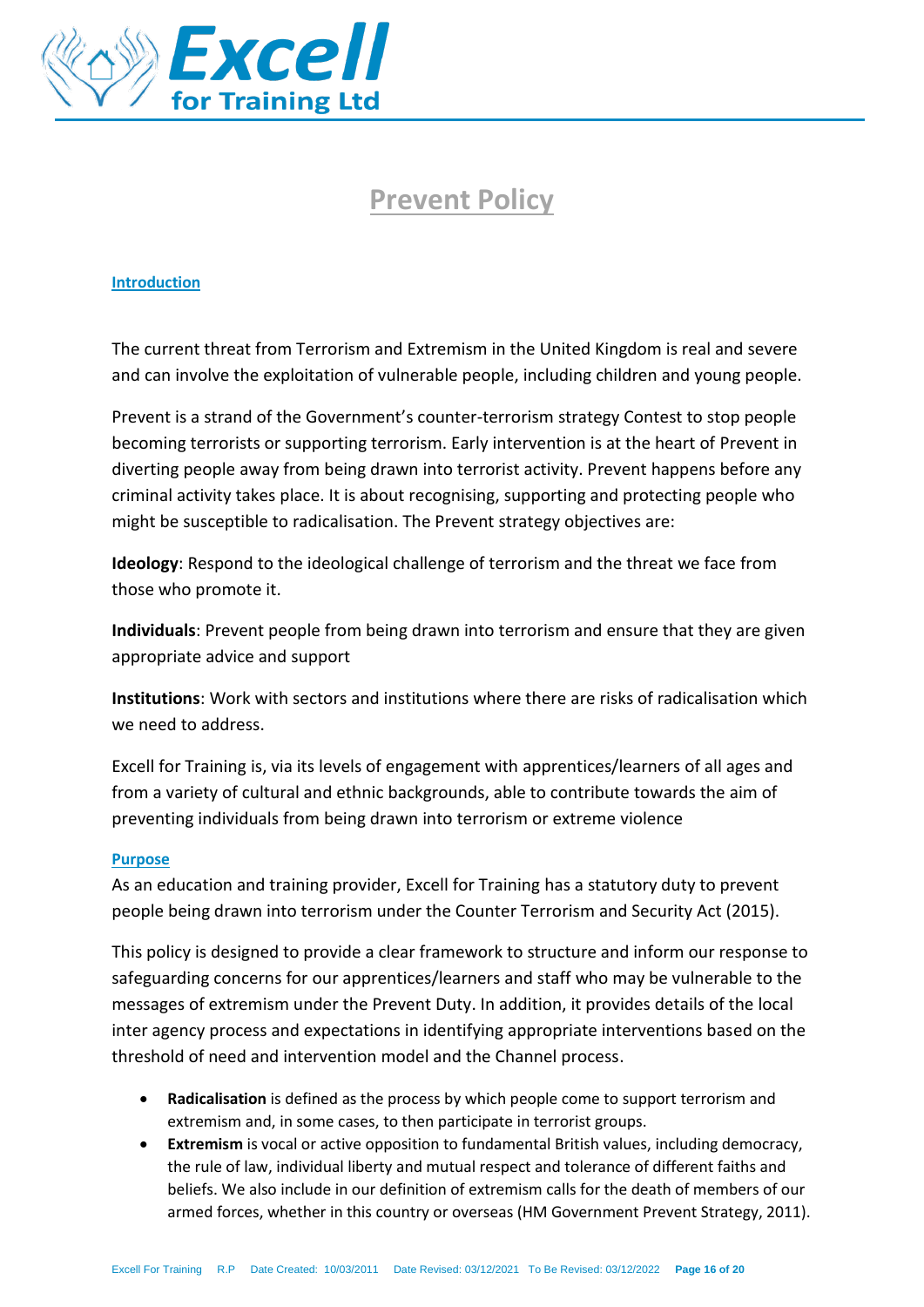

# **EQUALITY, DIVERSITY AND COMMUNITY COHESION**

Excell for Training aims to guide our apprentices/learners to understand others, to promote common values and to value diversity, to promote awareness of human rights and of the responsibility to uphold and defend them, and to develop the skills of participation and responsible action. We take extremely seriously our key role in preparing all our young people for life in modern Britain.

As part of Excell for Training approach to Safeguarding, Equality and Diversity and the promotion of fundamental British values, we will:

- Promote fundamental British values and citizenship with a culture of openness within our delivery and staff and the opportunity for apprentices/learners to explore what this means to them.
- Promoting cohesion, challenge segregation and build apprentice/learner resilience with the aim of our apprentices/learners and staff contributing actively to wider society.
- Operate a clear and consistent anti-bullying methodology which challenges discrimination and harassment enabling apprentices/learners and staff to feel safe and supported.
- Provide support, advice and guidance for apprentices/learners and staff who may be at risk or radicalisation. This may include referral to Channel, the process by which multi-agency support is provided to individuals who are at risk of being drawn into terrorism.
- Ensure apprentices/learners, staff and employers are aware of their roles and responsibilities in preventing radicalisation and extremism.
	- Have a leadership team that actively promotes core values of shared responsibility and well-being for apprentices/learners and staff ensuring these are at the heart of everything that we do.

# **Vulnerability/Risk Indicators**

The following lists are not exhaustive and all or none may be present in individual cases of concern. Nor does it mean that vulnerable young people experiencing these factors are automatically at risk of exploitation for the purposes of extremism. The accepted view is that a complex relationship between the various aspects of an individual's identity determines their vulnerability to extremism.

There is no such thing as a 'typical extremist' and those involved in extremism come from a range of backgrounds and experiences. The following indicators may help to identify factors that suggest a young person, or their family may be vulnerable or involved with extremism.

# **Vulnerability**

Identity Crisis: Distance from cultural/religious heritage and uncomfortable with their place in the society around them.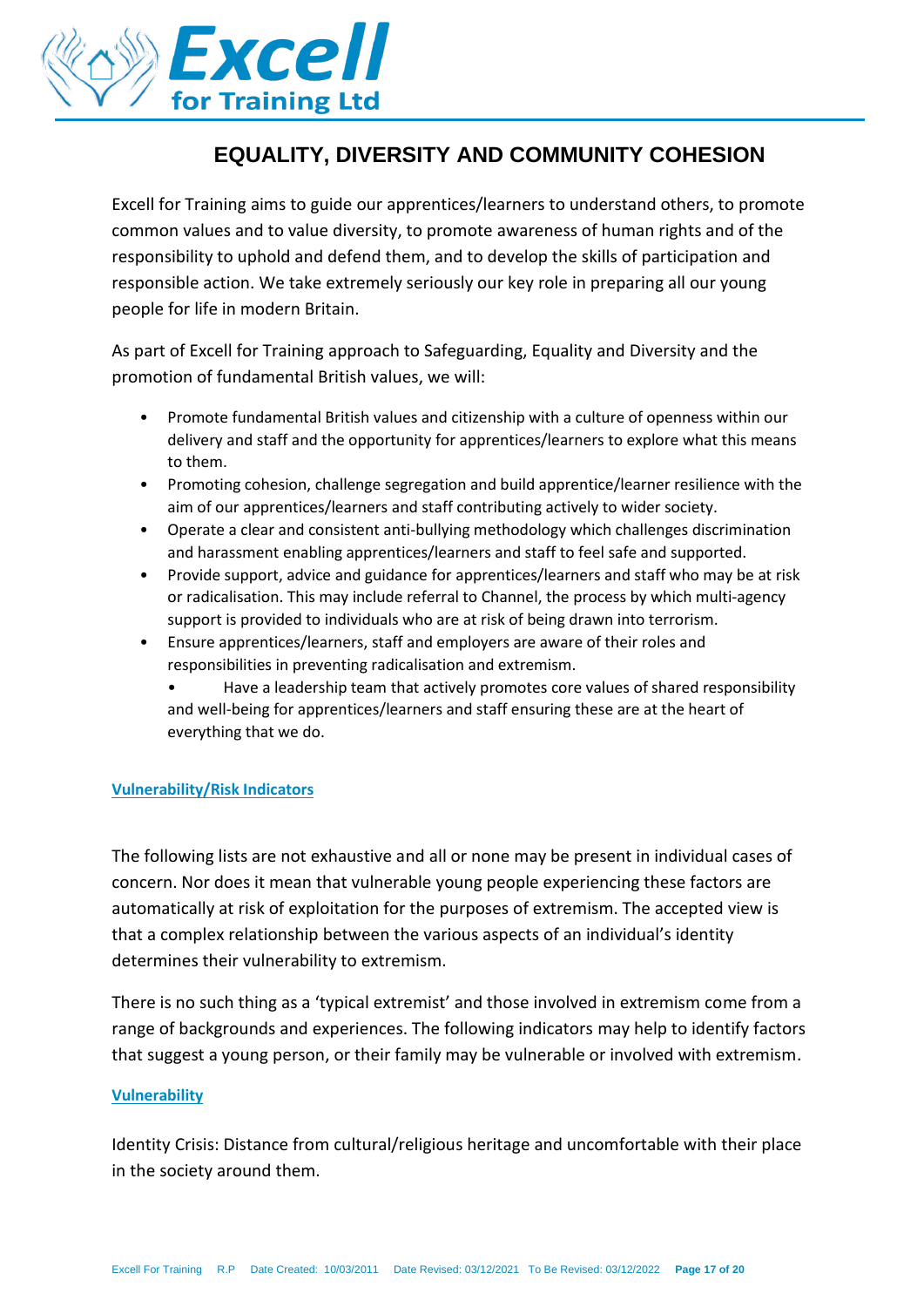

Personal Crisis: Family tensions; sense of isolation; adolescence; low self-esteem; disassociating from existing friendship group and becoming involved with a new and different group of friends; searching for answers to questions about identity, faith and belonging.

Personal Circumstances: Migration; local community tensions; events affecting country or region of origin; alienation from UK values; having a sense of grievance that is triggered by personal experience of racism or discrimination or aspects of Government policy.

Unmet Aspirations: Perceptions of injustice; feeling of failure; rejection of civic life.

Criminality: Experiences of imprisonment; poor resettlement/reintegration, previous involvement with criminal groups.

# **Access to Extremist Influences**

- Reason to believe that the young person associates with those known to be involved in extremism
- Possession or distribution of extremist literature/other media material likely to incite racial/religious hatred or acts of violence
- Use of closed network groups via electronic media for the purpose of extremist activity

# **Experiences, Behaviours and Influences**

- Experience of peer, social, family or faith group rejection
- **■** International events in areas of conflict and civil unrest had a personal impact on the young person resulting in a noticeable change in behaviour
- Verbal or written support of terrorist attacks
- First-hand experience of racial or religious hate crime
- Extended periods of travel to international locations known to be associated with extremism
- Evidence of fraudulent identity/use of documents to support this
- Experience of disadvantage, discrimination or social exclusion
- History of criminal activity
- Pending a decision on their immigration/national status

# **More critical risk factors include:**

Being in contact with extremist recruiters

- Articulating support for extremist causes or leaders
- Accessing extremist websites, especially those with a social networking element
- Possessing extremist literature
- Justifying the use of violence to solve societal issues
- Joining extremist organisations
- Significant changes to appearance/behaviour

# **Staff Awareness and Training**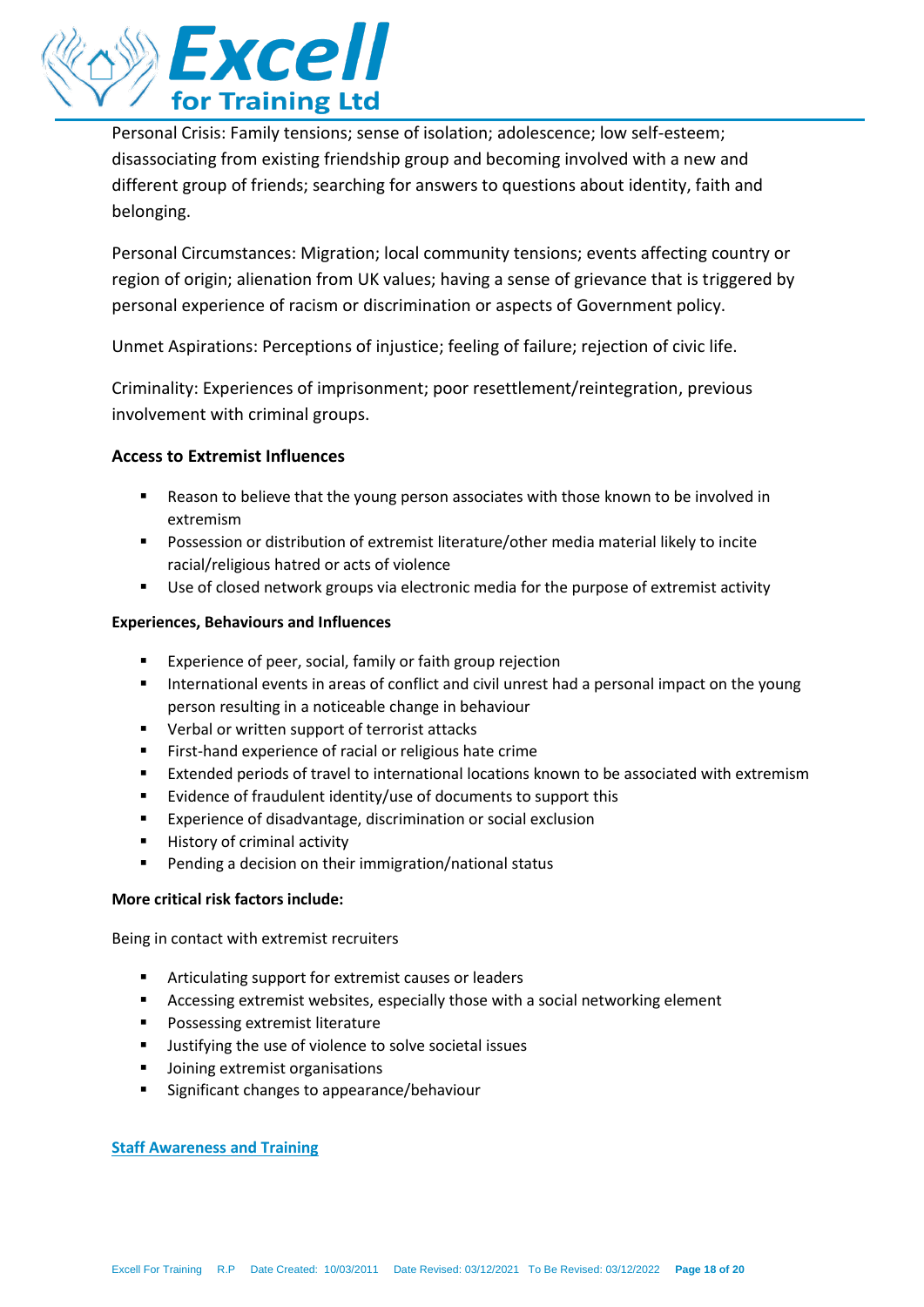

All staff will undertake online Prevent training during induction to Excell for Training.

Mandatory Safeguarding and Prevent annual training will equip staff with the ability to recognise signs an apprentice/learner or staff member might be on the path to becoming radicalised and outline the process by which concerns should be raised.

Excell for Training will actively promote our Prevent Duty to staff, apprentices/learners and employers alike. Where relevant, information sharing protocols will be developed with Prevent partners.

Multi-agency support will be sought as part of our approach to early help for any individual felt to be at risk from or vulnerable to extremism.

# **Teaching and Learning**

Excell for Training commits to promoting fundamental British values and citizenship with the view to encourage apprentices/learners to participate in their local communities and use their voice to make positive changes. This can be done in a safe and supportive environment, without fear of discrimination.

We will take every available opportunity to match curriculums to local priorities whist offering apprentices/learners the opportunity to develop critical thinking skills.

We will use topical and relevant examples to stimulate thinking and actively tackle discrimination.

Apprentices/learners will be encouraged to explore fundamental British values and citizenship

Tutors will encourage apprentices/learners to identify and challenge behaviours or language that are extreme in nature, as well as developing own personal behaviours to build resilience towards such narratives.

IT equipment provided to both staff and apprentices/learners will be subject to monitoring.

# **Making a Referral**

Upon noting a concern, the apprentice/learner, employer, tutor should report details to the Designated Safeguarding Officer (DSO) immediately. If the matter is urgent and there is a concern of immediate harm or danger, they would be advised to contact the Local Police Force's Prevent team immediately. This would be done by calling 999.

Referrals made to Channel should contain concerns based on a person's vulnerability to radicalisation or suspected involvement with radical units/persons. Ideally, the person considering making the referral will be the Designated Safeguarding Officer and have a good understanding of Safeguarding and Prevent. The DSO should have attended a Home Office